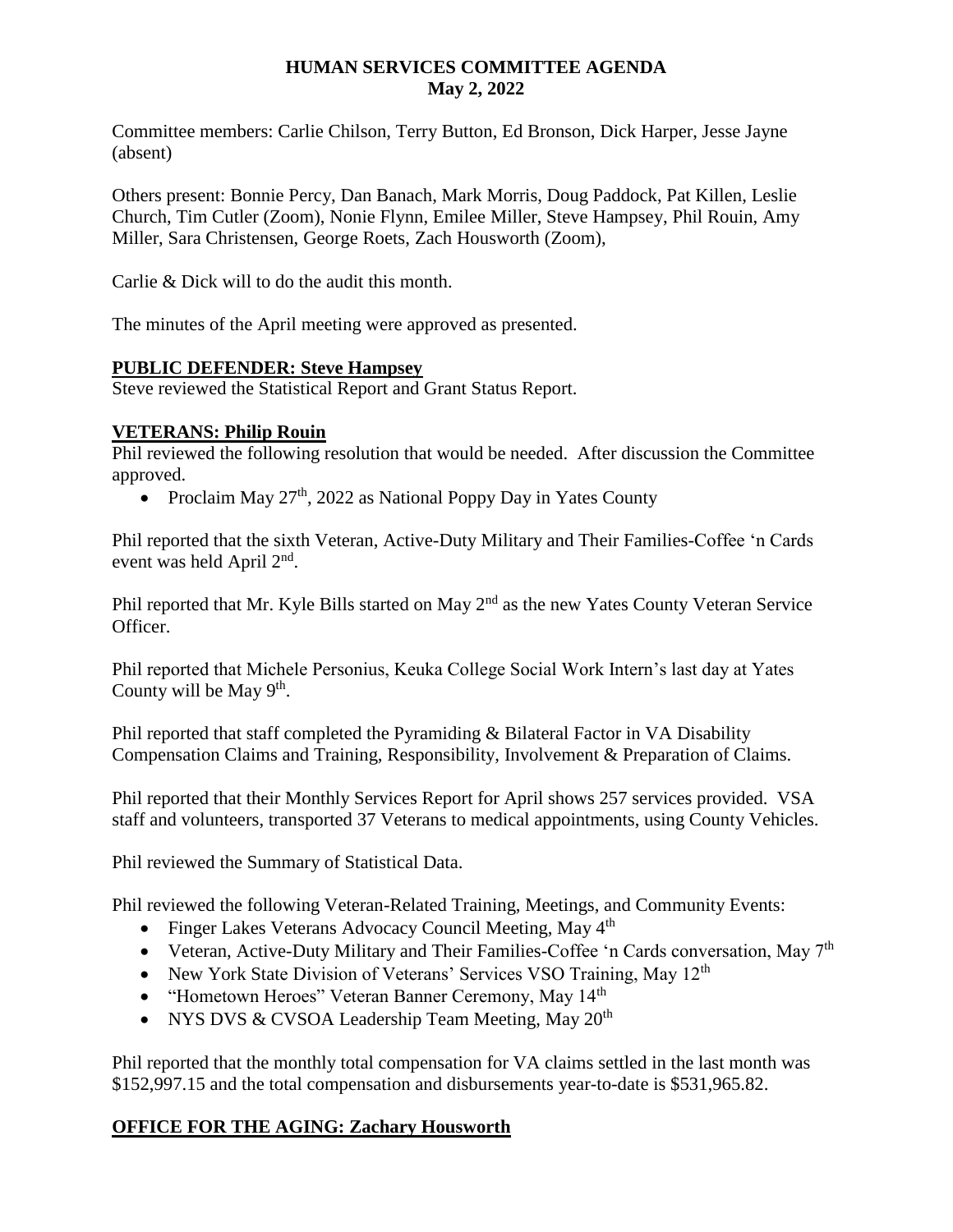Zach reviewed the following resolution that would be needed. After discussion the Committee approved.

 Authorization to Sign Annual Update and 4-Year Plan Review and Approval for the Yates County Area Agency on Aging

Zach reported that 3 individuals were referred for services in March. 14.5 legal counsel hours were provided to 5 individuals.

Zach reported that they had 35 people enrolled in Bone Builders with 194 units of service in March.

Zach reported that for HIICAP (Health Insurance Information Counseling and Assistance Program) 21 units for 20 individuals in March for 1:1 counseling and 0 individuals registered to attend the Welcome to Medicare presentation, so it was canceled.

Zach reported that 118 medical trips were provided to 30 individuals in March. 2 trips included a transportation companion riding along. 42 non-medical trips were provided to 9 individuals in March.

Zach reported that the next event scheduled is the May Banquet on 5/18/22 and it will be a drive thru event.

Zach reported that they had 121 units in homes, with 10 second pendants in place and 11 panic buttons in March.

Zach reported that emergency assistance funding is still available for household items, housing assistance, utility appointments, and basic needs items for Yates County residents that were financially impacted by COVID-19.

Zach reported that the OFA began receiving calls on 1/18/22 for scheduling of income tax preparation appointments by AARP Tax Aides. In March, appointments were scheduled and 95 intake packets were distributed.

Zach reported that they have access to the AU portal and have adjusted their plan for the 2022 year.

Zach reported that Pro Action's Weatherization program is taking applications for projects in Yates County. There is a waiting list, but they except to do about 90 houses between Steuben and Yates.

# **SOCIAL SERVICES: Amy Miller**

Amy reviewed the following resolutions that would be needed. After discussion the Committee approved.

- Authorize Contracts with Children Awaiting Parents
- Renew Contract with Canandaigua Driving School
- Renew Residential Services Contracts from July 1, 2022-June 30, 2023

Amy reported that their Youth Bureau Director, Alicia Avellaneda resigned and her last day was April  $29<sup>th</sup>$ . They are working out what is best to do with that position.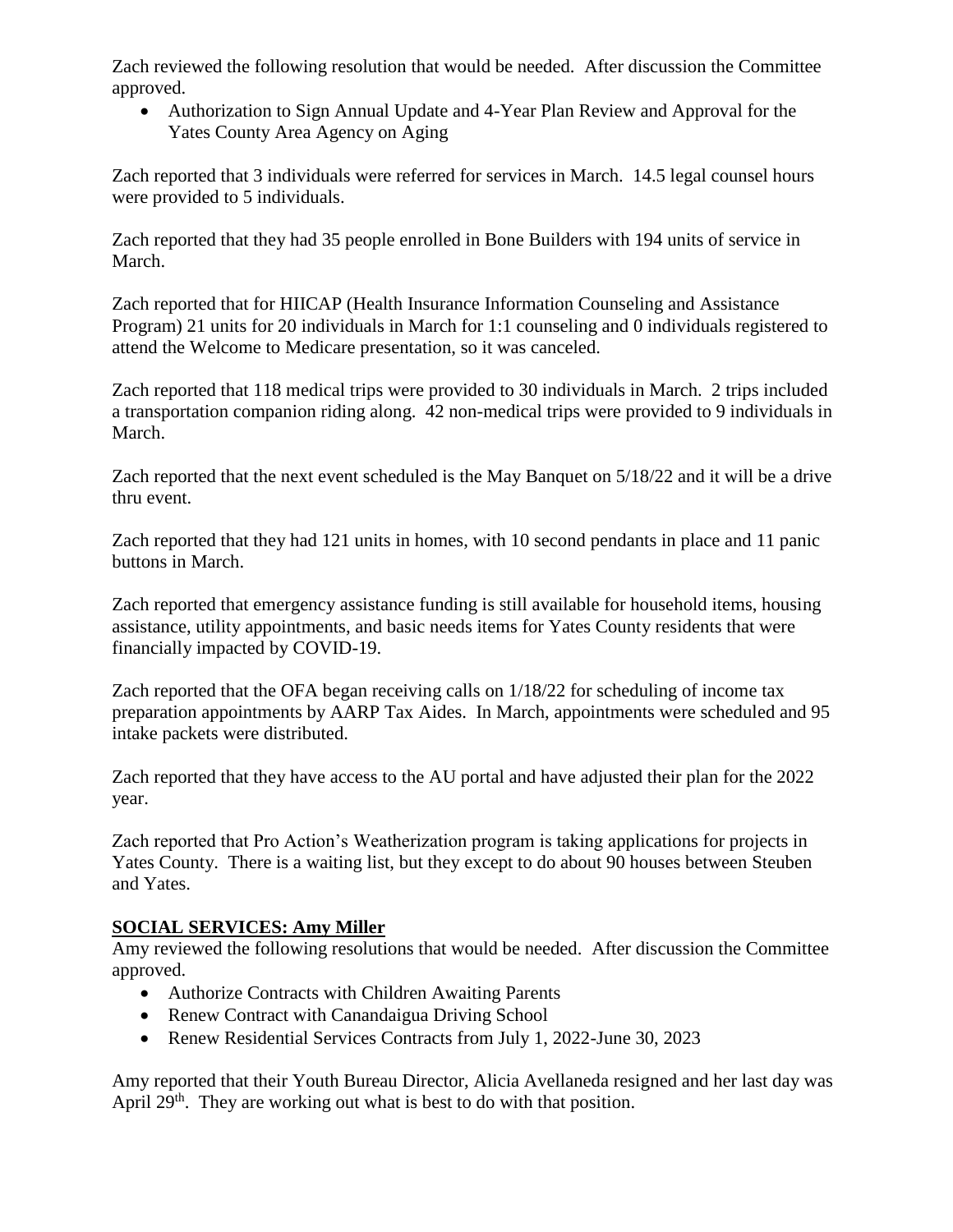Amy reported that they have spent \$45,744 on code blue housing. The department paid for 645 nights in temporary housing for 27 different cases.

Amy reviewed budget highlights in the following areas: Office of Children and Family Services, Office of Temporary and Disability Assistance, and Department of Health.

|              | October | November | December | January | February | March |
|--------------|---------|----------|----------|---------|----------|-------|
| Ontario      | 3.5     | 3.2      | 2.6      | 3.6     | 3.8      | 3.5   |
| Seneca       | 3.9     | 3.5      | 2.8      | 3.9     | 4.1      | 4.8   |
| Wayne        | 3.6     | 3.2      | 2.7      | 3.7     | 3.9      | 3.7   |
| <b>Yates</b> | 3.1     | 2.8      | 2.4      | 3.4     | 3.5      | 3.2   |
| Monroe       | 4.4     | 3.9      | 3.0      | 4.0     | 4.2      | 3.9   |
| <b>NYS</b>   | 6.0     | 5.5      | 5.0      | 5.3     | 5.1      | 4.7   |
| <b>US</b>    | 4.3     | 3.9      | 3.7      | 4.4     | 4.1      | 3.8   |

Amy reviewed the Unemployment Rates:

Amy reported that they already have over 20 employers who are interested in participating with the Summer Youth Employment program.

## **PUBLIC HEALTH: Sara Christensen**

Sara reported that  $S^2AY$  Rural Health Network changed their name on April  $20<sup>th</sup>$ .

Sara reported that the flu is continuing to go around and last week they had 23 new cases reported to their department. They have seen an increase in flu among children in Dundee School District. They are working closely with the school administration and nursing office regarding that.

Sara reported that positive COVID cases will not receive any type of phone call fr4om New York State or the Public Health Department. With the availability of antiviral treatment, they really are encouraging positive cases that, if they test positive, they should follow up with their health care provider. They may be eligible for the antiviral and the sooner they start the better, it may help lessen the risk of severe disease.

Sara reported that as of 4/27/22 they have had 4653 cases, 38 deaths, no COVID-19 related hospitalizations. For the month of April, they have had 361 cases reported, both lab confirmed and at home tests. They are seeing an increase in cases like the majority of the surrounding areas.

Sara reported that one of their open Public Health Nurse positions was filled by Ashley Leisure and she started.

Sara reviewed the following resolution that would be needed. After discussion the Committee approved.

• Sign Agreement with Health Research Inc. (HRI)-Public Health Corps Fellowship Program

# **COMMUNITY SERVICES: George Roets**

George reported that they received 4 reports and investigated under the SAFE Act, 0 reports were reported to DCJS.